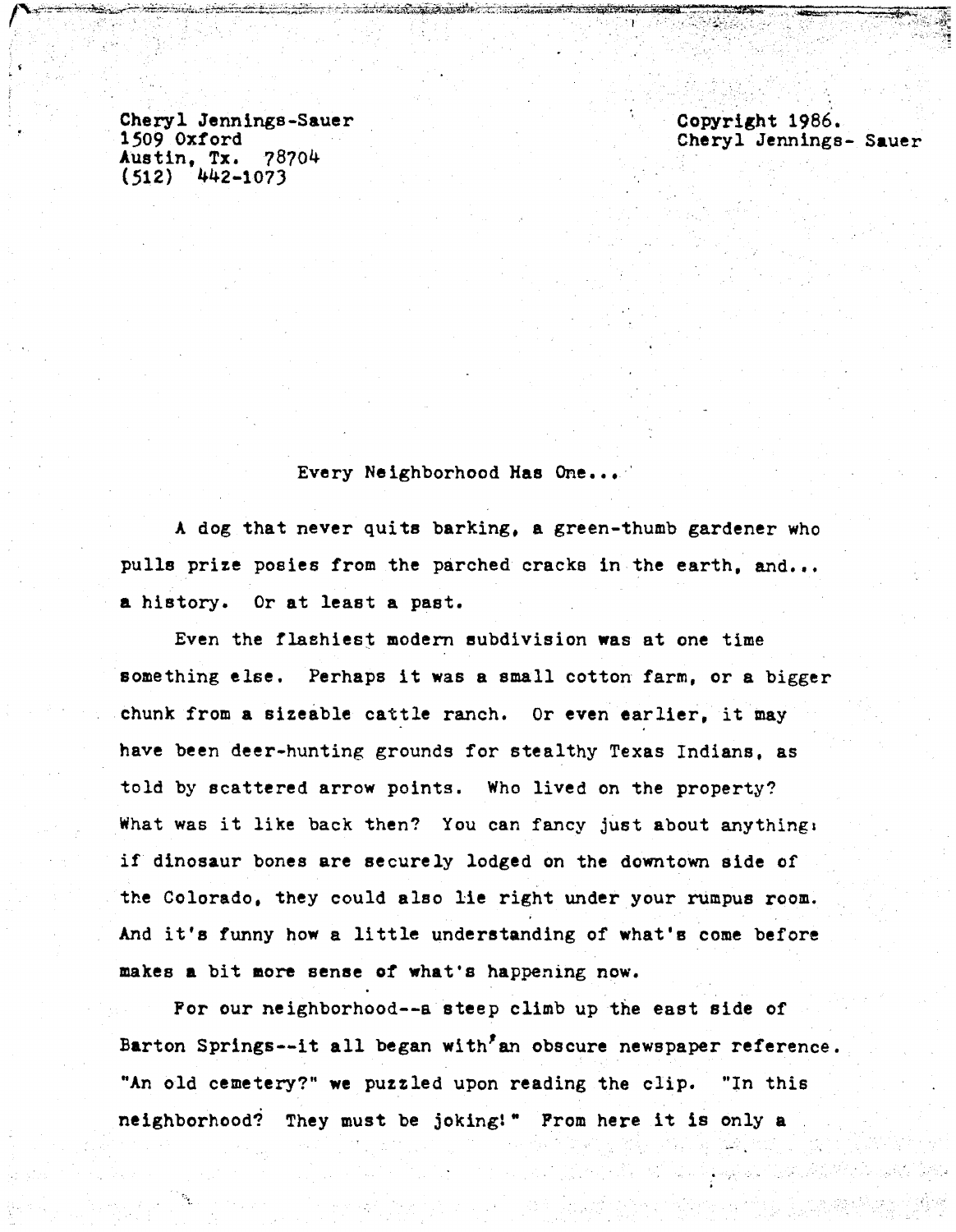twenty minute walk to the shadow of Austin's tallest skyscraper. But we hitched up the dogs and trotted over to take a look. just the same.

Sure enough, it was real, hidden behind tiny Barton Springs Baptist Church, and most definitely old. "This was a cemetery for black people." nods deacon A.E. Edwards. "hundreds of them." The estimate may not be overly ambitious. because in 1947 they were unable to find room for even one more gravesite after dozens of aborted digging attempts.

The cemetery displays sad scars of vandalism more than it registers neglect. Only a handful of tumbling tombstones remain, with stark inscriptions: "V. Whitten. Died 1902." "This person could have been a slave," we muse, our imaginations fleeing the present. A wad of thick grass insulates the sound of hushed voices and padding feet as the hum of the city fades in this timeless place. Surely the discoverers of King Tut's tomb could not have been more enthralled. You see, this was not just any old ghost-story graveyard, this was our personal neighborhood cemetery--should we ever have need of one.

We always knew that our likeable neighborhood was unique, perhaps odd, even for Austin. "Assorted" might be the best description. There are blocks of small homespun houses, interspersed among a few larger estates, including two grand old homes complete with Texas historical markers.

Here the typical Austin tenant lives shoulder-to-shoulder with a proportionately large number of artists, musicians,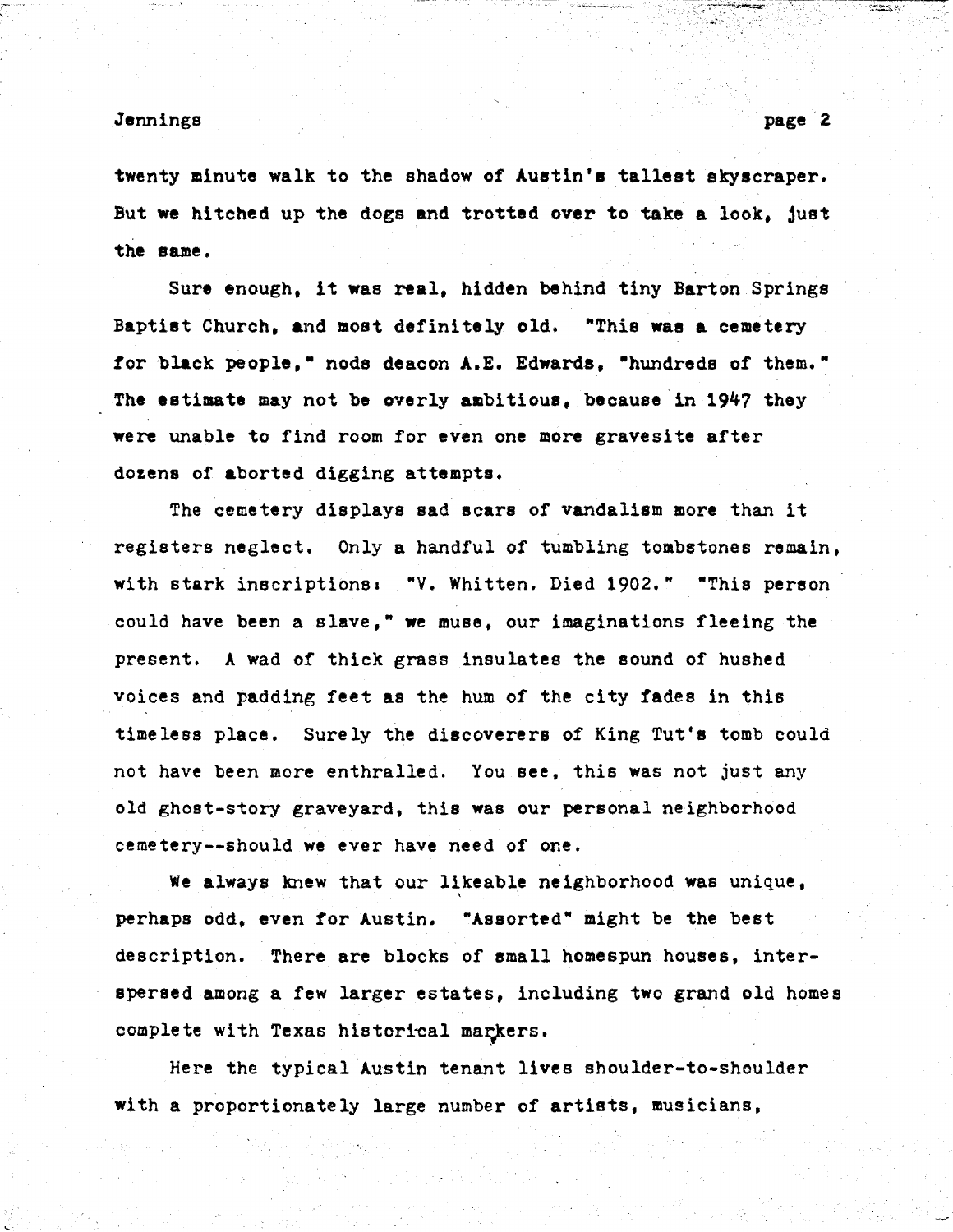#### Jennings and the set of the set of the set of the set of the set of the set of the set of the set of the set of the set of the set of the set of the set of the set of the set of the set of the set of the set of the set of

authors, and fierce political activists. The lesser-knowns congenially mix with city celebrities like critic John Bustin, sculptor Charles Umlauf, musicians Paul Ray and Marcia Ball, and artist-chili king Gordon Fowler. And this neighborhood will never be subject to divisive busing--it is naturally integrated, a confetti-mix of colors and ethnic groups. But why?

Savannah Spence, who has been here so long she can't remember the day she arrived, offers a clue. "The whole neighborhood was black at one time, you know," she reveals. . "They were all kinfolks to each other. Most of 'em have moved away now. My mother was buried up at that church in 1906 when I was six going on seven. I recall that day so well, especially my shoes; I must have been looking at my feet. It was a beautiful, oldtimey white church. Not long after, a man was burnin' trash too close, and the church caught fire and that was the end of it."

Savannah is very likely the longest-in-residence in Barton Heights. Though ageless of face, she is now 82, with snow-gray, pinned-up braids. "History? Hmph! I remember when Granny whupped me, that's all the history I remember!" Her home is filled with old photographs, all of black people--uncomfortable children in Sunday-stiff clothes, bearded gentlemen, elegant young women. And especially grandma. and grandpa, who raised her up.

"We lived right down the street there, on the old Fredericksburg road." (now South Lamar) "We had a big wraparound porch- nobody had screens back then--and you'd sleep out there in summer,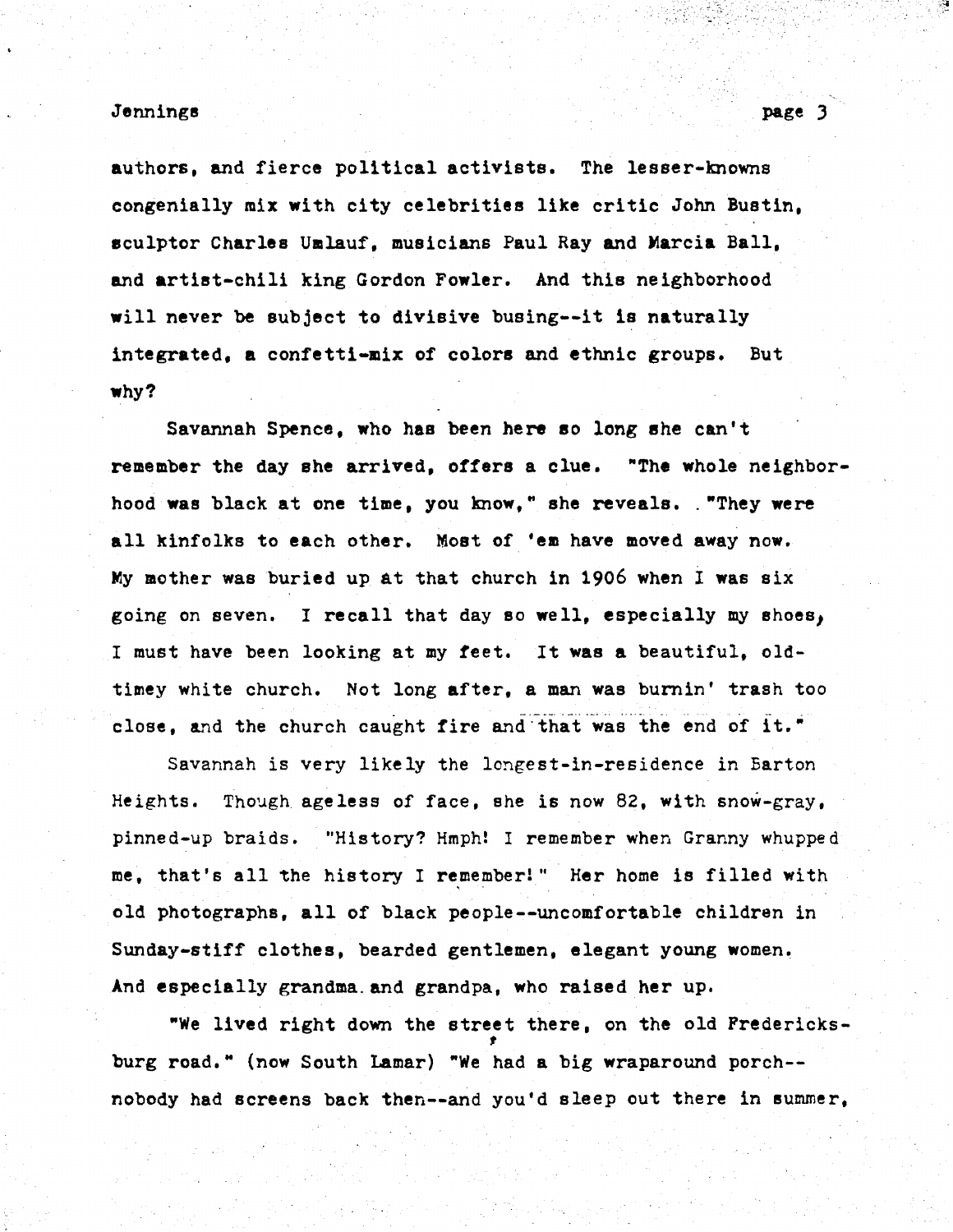so nice and cool. There was a long driveway for the buggy, a garden and an orchard. Grandma made me go out and knock red chaparral berries off the bush to make jelly. Grandpa dug a 475 foot well himself, and he would kill and dress hogs. We used the hoghouse for quilting, too. I'd make a little mistake, and Grandma would make me pull the whole thing out and do it over. Made me so mad!" Obviously it did, as her gray hair begins to bristle at the memory.

"There were white families we knew in the neighborhood, like the Rosenbergs. Grandpa would send me over to buy fresh buttermilk from them, ten cents a gallon. I had to walk clean to Brackenridge school on South Congress. They broke up that school when they started this desegregation thing. Funny how both the whites and the blacks kicked up a fuss over it."

Savannah lives alone now, just a few blocks from the old homestead. "My husband was renting this house to some white folks before I married him in 19)1. They were making home brew here, at least that's what the neighbors said. He had a hard time getting rid of 'em."

Though her grandpa had once owned property on Kinney Avenue, Savannah worked as a housekeeper for a woman on the same street, later on. '"She was rich as cream, and one day she made me mad, and I left and never went back." She looks. at the clock. "I've got to run by Yaring's before the traffic rush, and then I'm going out to the new dry goods store in Oak Hill." It was a sudden jolt, being yanked from the dreamy

.· . ·. *:...:..* .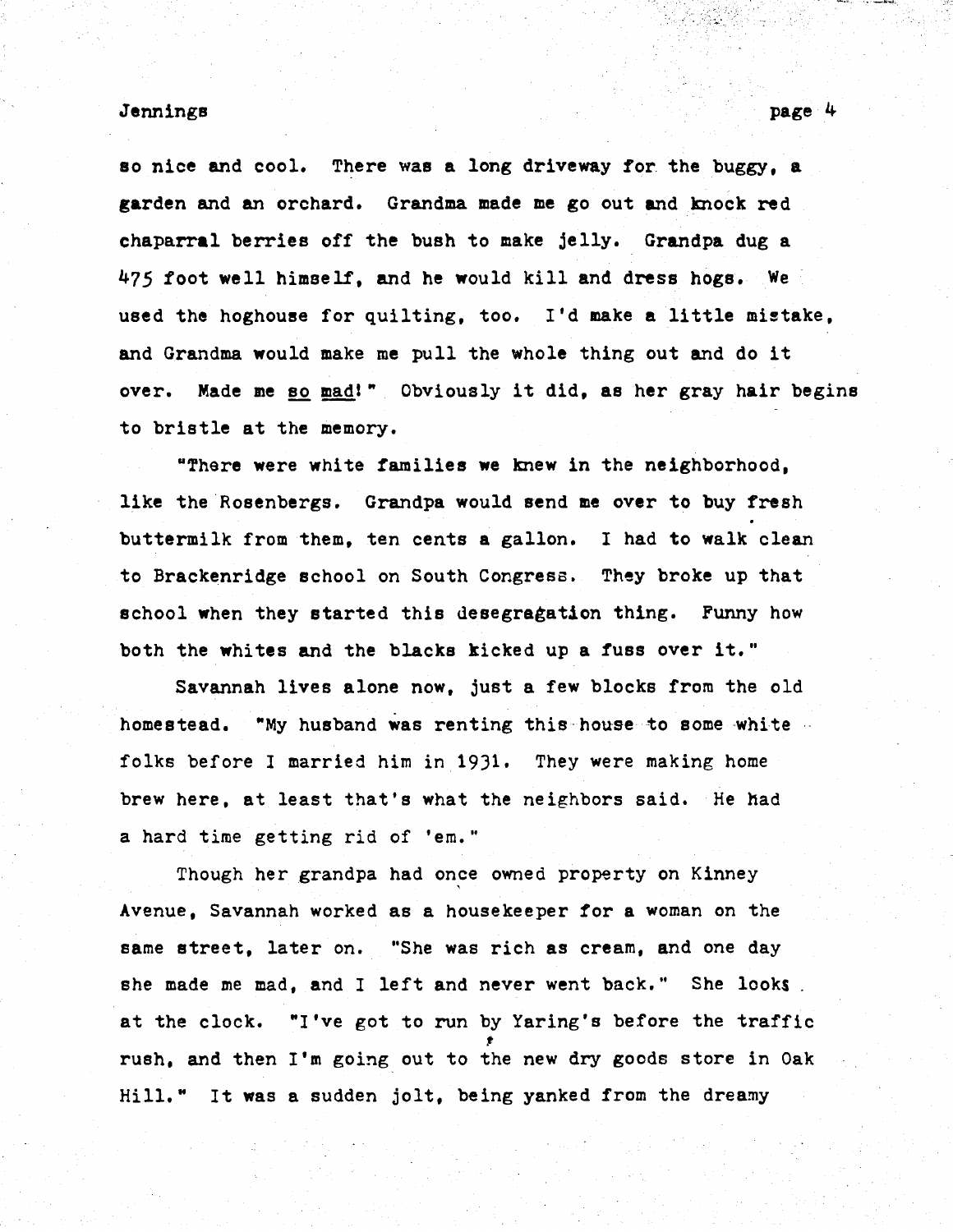past back to the insistent present.

But the Barton Heights story starts long before Savannah Spence was a little girl. The original description of many neighborhood properties mentions a Spanish land grant from "Agent R.M. Williamson for Empresario Ben Milam, to colonist Isaac Decker" conferred by the State of Coahuila and Texas. The patent date is *18)5,* just before the Texas birthday we celebrate this year. and the original title is translated from Spanish. (The next entry,dated 1838, refers to the Republic of Texas.'

It was a huge parcel of Texas land, starkly described as from the "...west side of the Colorado Rivar...following the  $~$ meanders of the river up to the mouth of Spring Creek (Barton Craek?) ...and south to Williamson's Creek..." with landmarks like "a hackberry, 16 inches in diameter...to a live cak, 24 inches in diamter...to a large pecan marked X..."--before the days of bulldozers and chainsaws. Later there is mention of "Stona's Ferry," a Colorado River crossing, which becomes "City Ferry" a few pages later.

Some immutable facts of history recorded here do not make us proud of the past. A Mr. Goodrich died in 1868 with no will and several relatives quite interested in his "large" valuable tract within one mile of Austin." (Had they only known how valuable.) One relative prayed that "gifts of Negroes valued at  $$1300$  be taken into account when dividing up the remaining property."

Just about the same time , the two oldest--and grandest--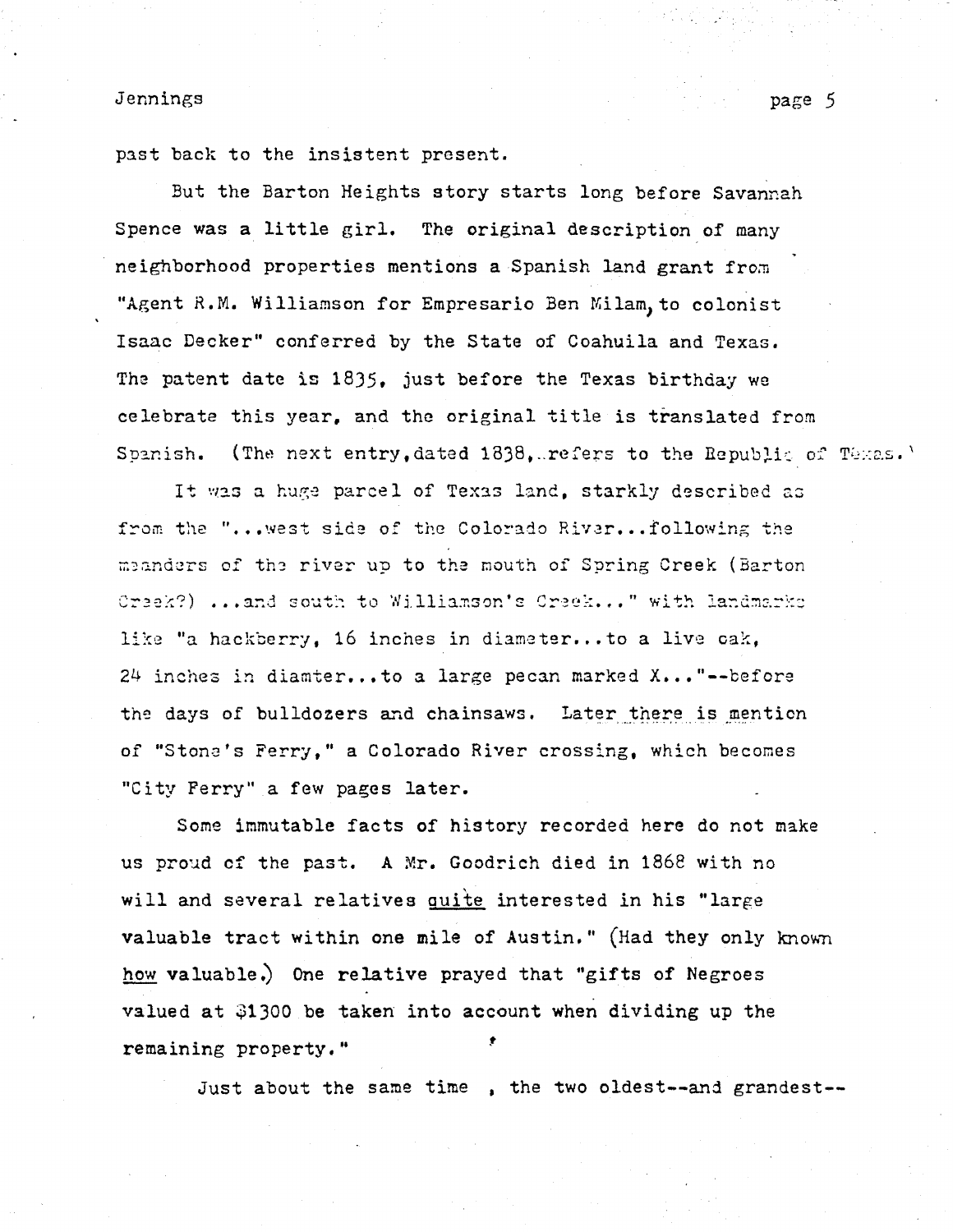remaining homes were built. The Davis House, dating from 1875, is better known to old-timers as the Kinney Farmhouse or Homestead. While some neighbors discuss how much insulation to put in their walls, in the Davis home, the massive 22-inch walls are the insulation. Though extensively remodeled, it retains the original high ceilings and unusually narrow oak plank flooring. The most interesting feature of this house is the 50-foot deep cistern in the dining room. Oh it's closed up now ("full of snakes and mosquitoes") but before the present owner Cater Joseph bought the house from the Kinney family, it must have been quite a conversation piece, because the dining room table was a round slab covering the cistern opening.

Cater Joseph, once owner of the Import House, is a befitting resident for this historic home, when he is not tending the Longhorn cattle on his ranch. His Grandpa Joseph and family were Texas pioneers who emigrated from Syria in 1895. Their story is told in an exhibit at the Institute of Texan Cultures in San Antonio.

Virginia Conkle lives on the street behind the Kinney Hemestead. In a purple jogging outfit and tennis shoes she is ready to take on all comers, a sort of Katherine Hepburn persona at age 7J.

E.P.<br>She and her husband Dr.<sub>n</sub>Conkle, a UT playwright, loved the view from their renthouse near UT, "but Roy Bedichek wouldn't view from their renthouse near UT, "but Koy Bedichek wouldn't<br>sell it to us. He said it would be very valuable property some ·day." Roy was right, as the LBJ Library now sits on that very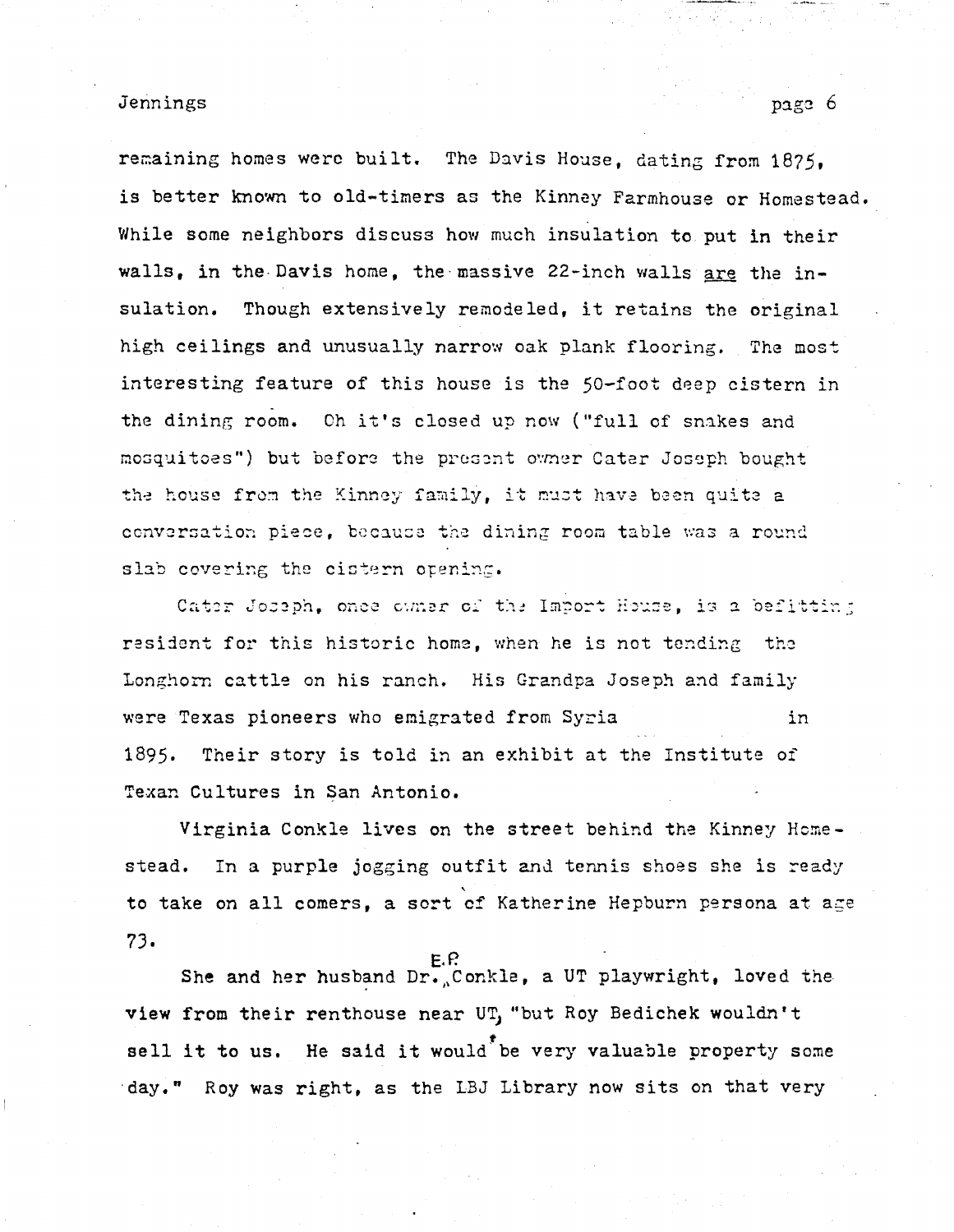spot.

So they bought a lot in Tarrytown, though without a view. Virginia swears she has only had one "psychic" experience, which drew her to a hill above Barton Springs Road, where she parked her car and walked to the back of a "cactus patch." There was a "For Sale" sign on a tree: .9 acre with 50 feet on Barton Springs Road, and . a view-to-kill of the entire Austin skyline--at that time only . rolling hills, the Capitol, and the UT tower. Tor \$1500 she bought the lot, then built her home "for nothing--\$55 a month with no down payment." They scrapped the Tarrytown project.

In return for this gift from heaven, Virginia is willing to share what she has. "For instance, there is a man living in the ravine behind my house." Por how long, we ask, alarmed. "Three years. The poor fellow doesn't have any money, and he likes it there. I figure he keeps the transients out." Hmmm, could be. For those neighbors foolish enough to discard usable goods, cans or bottles, Virginia will pluck them out and take care of recycling herself. Her generosity is not necessarily a characteristic of local residents. "But South Austin people are the salt of the earth," she says in a tone that dares you to prove otherwise.

Another resident echoes this "never, never north" philosophy that is blossoming still, south of Austin's "Mason-Dixon" river. "We were on the wrong side of the river, according to the rest of Austin. They never did  $\frac{\text{nothing}}{\text{1}}$  for the people out south!" complains Bobbie Elliott, Virginia's neighbor. And yet people still managed to cross the mighty Colorado and settle here.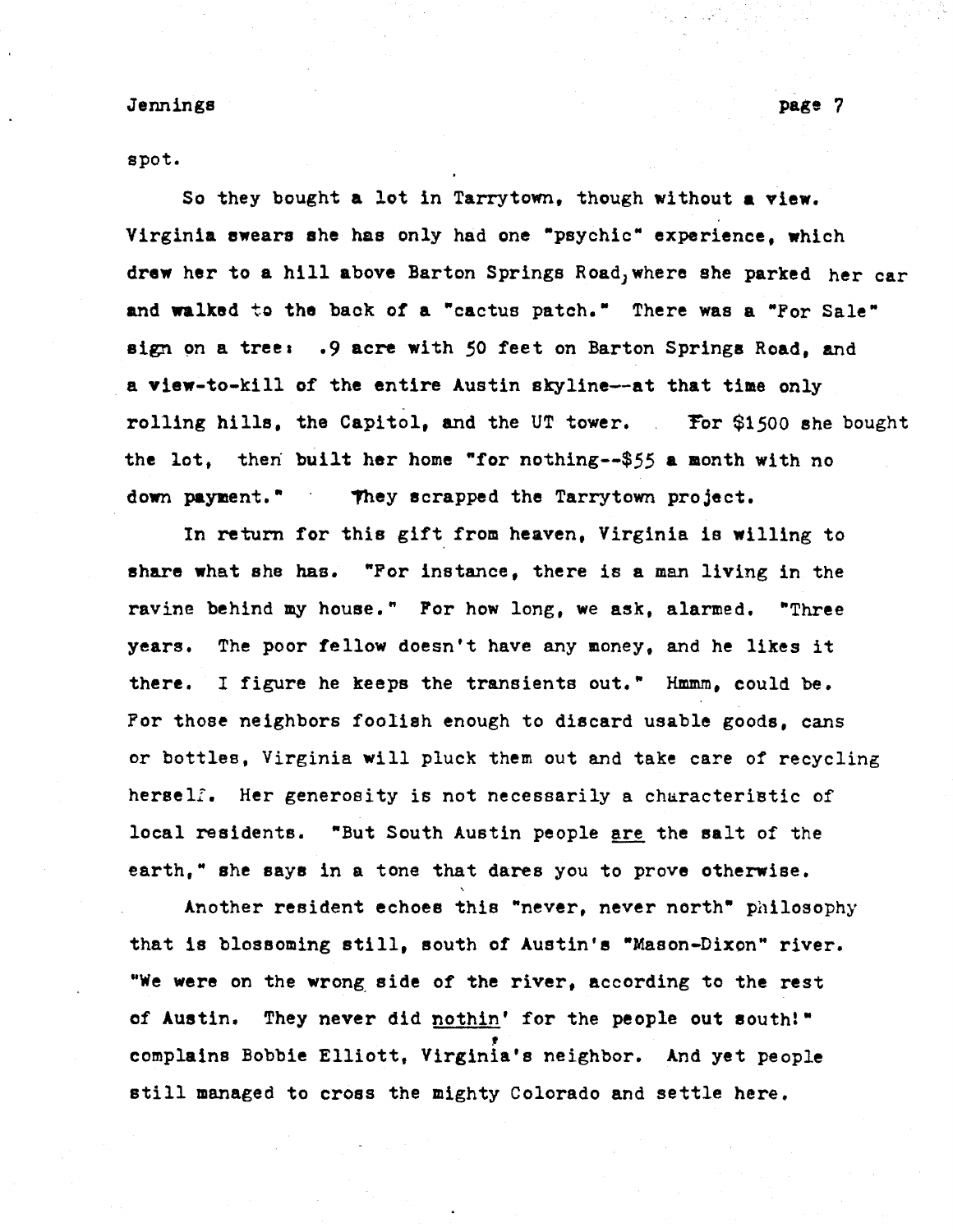"That's because they found out we had a lot of.nice folks living out here, trees, beautiful land, and a good number of businesses." E II iott  $\texttt{Carl}^{\text{1}}$  took his share of that business, since his Texaco station was just south of the Congress Avenue bridge~-the only route, short of swimming, to get downtown. "I walked to work, walked downtown, walked all over. That's why I'm 84 years old. Dr. Conkle would even walk all the way to UT." "This neighborhood was close in and private, just like living in the country," adds Bobbie. "No traffic, no noise, and of course, there was Zilker Park."

"But there was nothing there really except the springs, where they used to give free swimming lessons. They sometimes had dances and parties at this large open-air pavilion. It seems like I remember a screen house with birds, and a goldfish pond too. But in those days the park was right on the edge of Austin, and the kids would go and shoot birds and squirrels down there. I taught my sons how to drive at Zilker, and how to parallel park between two trees," says Carl. Nowadays, it's hard to find even one parking place on balmy day.

Harry Nolen, a former city councilman who recently celebrated his 93rd birthday, is also well-acquainted with Barton Springs. "I used to swim naked in the darn thing--campbell's hole too, 'til some kid dove in and broke his neck." There was no park picnic area back then, but there was a gristmill. "Old man Zilker owned it. My Dad would ride a horse down to the mill  $\frac{1}{5}$ with a sack of corn to be ground. Once I remember riding behind my uncle on a good horse. The old dam broke, and we were face-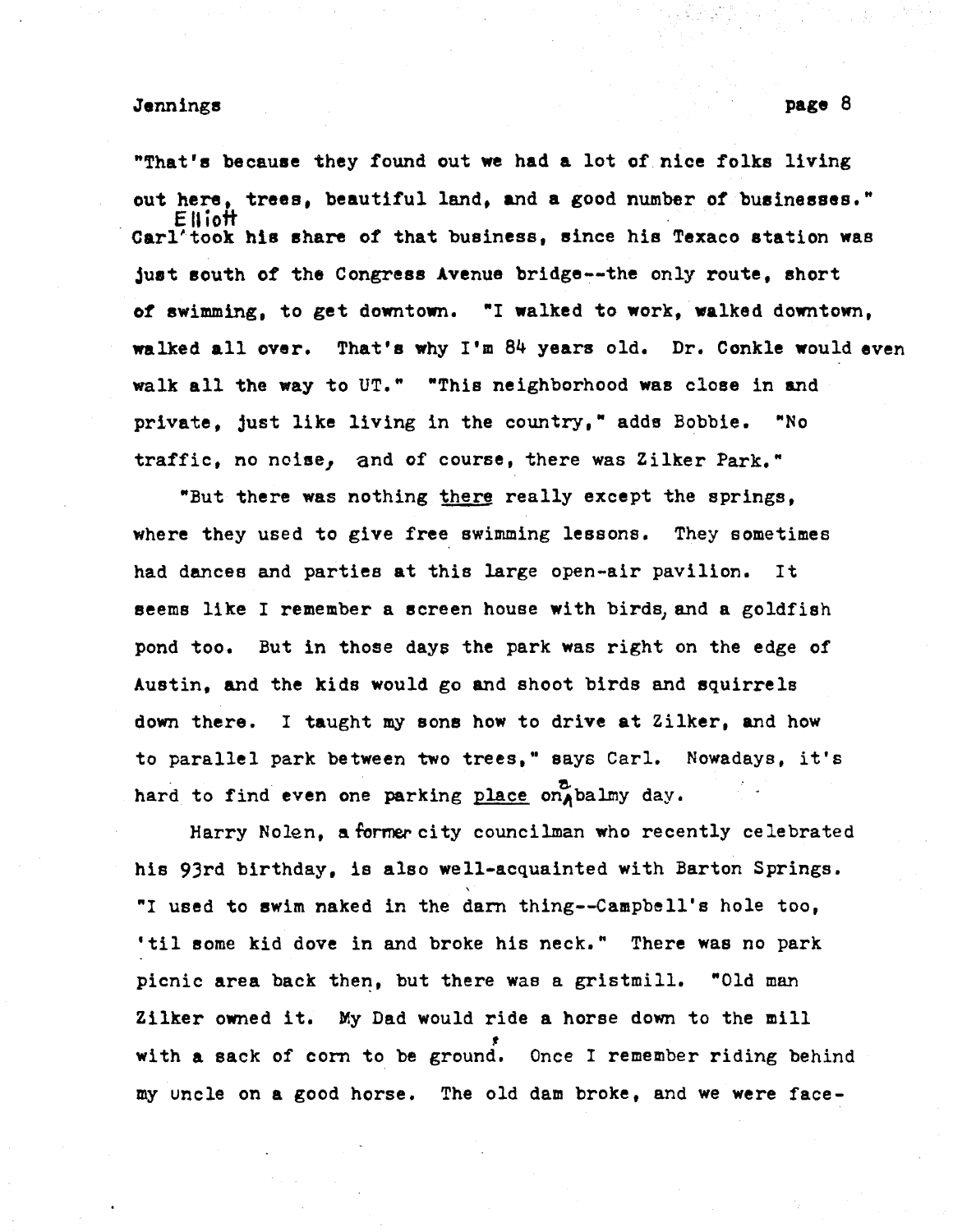to-face with a seven-foot wall of water coming at us down Barton Springs Road." He never finished the story, but he obviously lived to tell about it.

-~-----.,---------:----:::-:------:---,---~~.-~·-----

From his family ranch out at Slaughter Creek, he would help drive the cattle up and down South Lamar, in a wagon, or walking behind, barefooted. "And if you missed the ride, you had a twelve-mile walk to get home." South Lamar--the old Fredericksburg road--had three rock houses back then, and that's about it. Even built up as it is today, South Austin is still just a little bit "country." Stella Nolen adds with a flounce and a southern drawl, "South of the river you were plumb out of the elite circles--most rich folks lived north of the river.•

The Nolen's home, nestled behind the new Talisman Condos, overlooks Lost Canyon, which is pretty much the same as when their children played in it~-a small patch of preserved wilderness. "The armadillos and possums are still there, and the coons ate all the fish in my neighbor's pond." A massive oak hangs over the edge of the steep canyon wall, a tree appraised at \$14,ooo. There is a beehive under it , abuzz with coming and going. Harry never uses a net, though once he was stung 35 times. "I trade my neighbors honey for pecans. They love it."

The canyon's sycamore trees wink gold and green in the late afternoon sun. It is surprisingly silent so near busy<br>Noleh ,<br>Barton Springs Road. Harry 1., like many other area residents, has fought to prevent "development"--a euphemistic term 'round these parts--from encroaching any further into his neighborhood.

page 9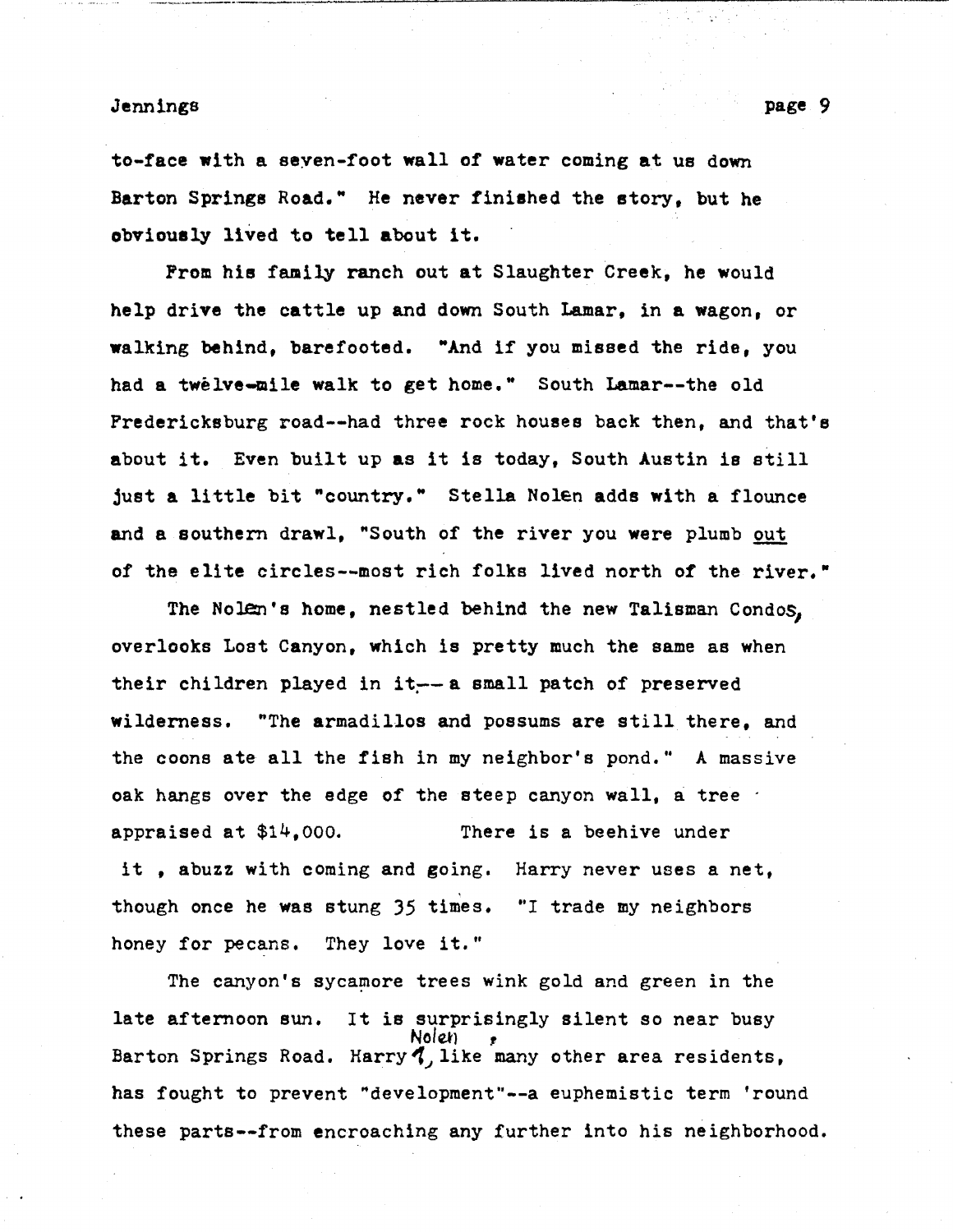"I wish it could stay just the way it is," he says wistfully. turning to gaze at the appropriately named Lost Canyon.

Down the street, an echo: "We want to preserve this property just the way it is so that others can enjoy it as much as we have." Nearly the same wish, although expressed by different neighbors. Angie and Charles Umlauf are eager to donate their beautiful home, workshop and sculpture garden to Austin for a permanent museum. There is a sense of history- and love- associated with these  $2\frac{1}{2}$  acres. "We don't ever want to see this property crowned with condominiums," says Angie, unequivocally.

Their house was originally built in 1929, and there were wild stories associated with it. Neighbors were fearful of the owner, saying she "might take some shots at people who got too close." When Angie discovered it, the house was a shambles. "Vagrants had lived in it and all the locks were broken. People had ridden horses through the house and thrown cans over the hill. But you know how women are. They see the potential while their husbands only see the cost. And these liveoaks..." she motions to the sculptures, each set in a natural frame of oak trees and shrubs, "I fell in love with them."

The purchase in 1941 was a wise investment, as it turned out. "Such a beautiful setting for his workshop has been an inspiration to Charles. He has done his most expressive work here," including figures that mirror his anti-war sentiments. like the War Mother. Charles walks into the garden with a non-expressive tool, a screwdriver, to fix the cranky wrought-iron gate. He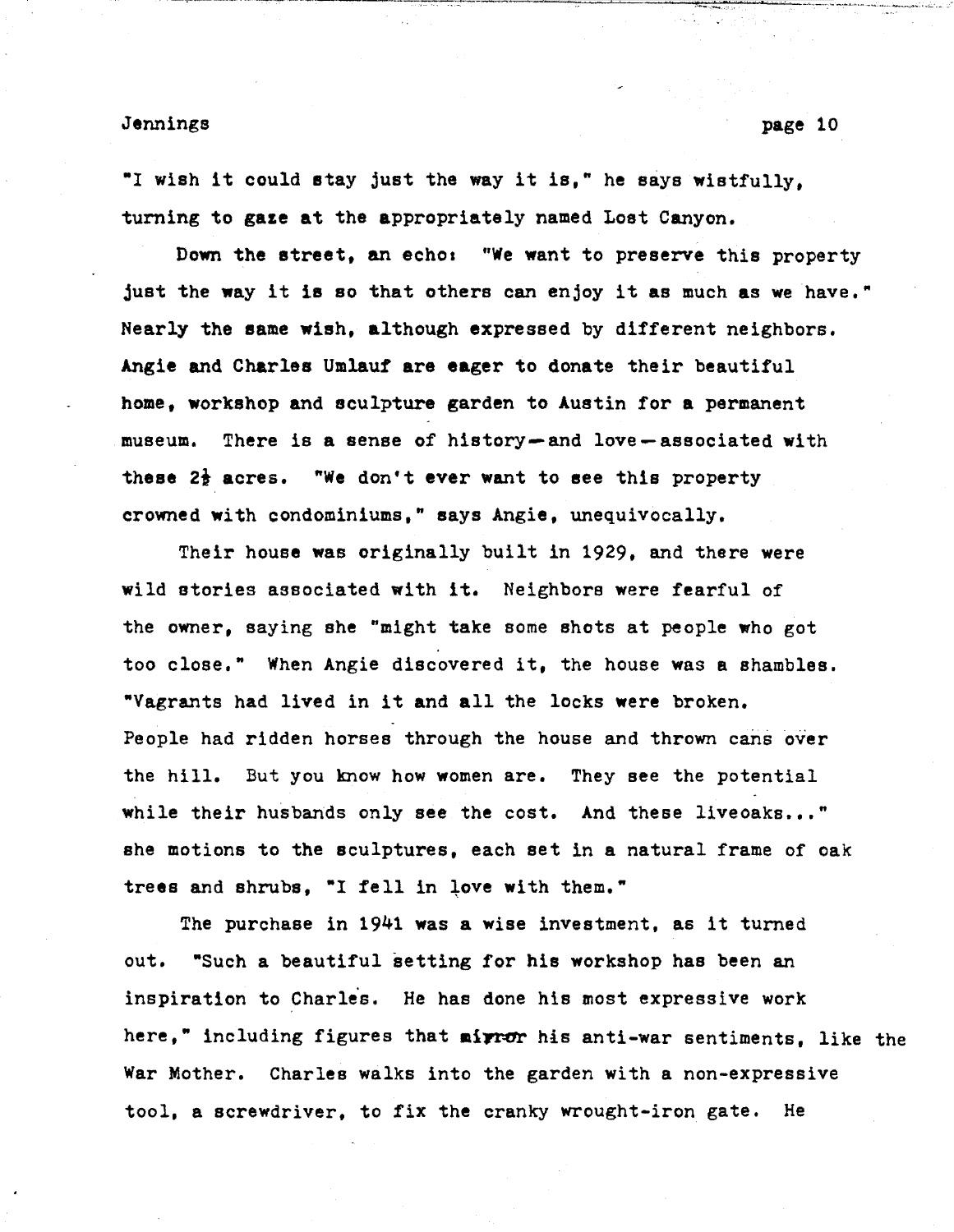extends his right hand, which conveys restrained power. Virginia Conkle had warned about his hearty handshake.

Many of the garden pieces are smaller versions of familiar works, like the sculpture titled "Passing the Torch of Knowledge" in front of the Academic Center at UT. And each piece seems to be a personal favorite of Angie. $\rightarrow$ 

 $\bigcup$  The inside of their home is also filled with Charles' works. There is a distractingly familiar bust. "Farrah Fawcett," responds Angie, noticing the stare. "She was one of his students at UT, and she posed for this. She was a very good student, and still does art work."

Since the house is perched right on the cliff overlooking Barton Springs Road, Angie had a retaining wall built to form a little splash pool, hanging on a ledge just outside the kitchen window. "That way, I could watch the children play while doing the dishes." From the same window one can observe joggers on the new pedestrian bridge crossing Barton Creek. The park is a comfortable backdrop for sculptures that range from wood and primitive stone, Abstractions of alabaster and onyx, to religious works in bronze and polished limestone.

By the same token, a cold museum would be a sad home for this collection of figures who gather about the living room like family, and who pause for reflection in the garden like old friends: the familiar setting has infused life into each piece. "We love this place and'we want Austin to have it," concludes Angie with an offer that no-one could refuse.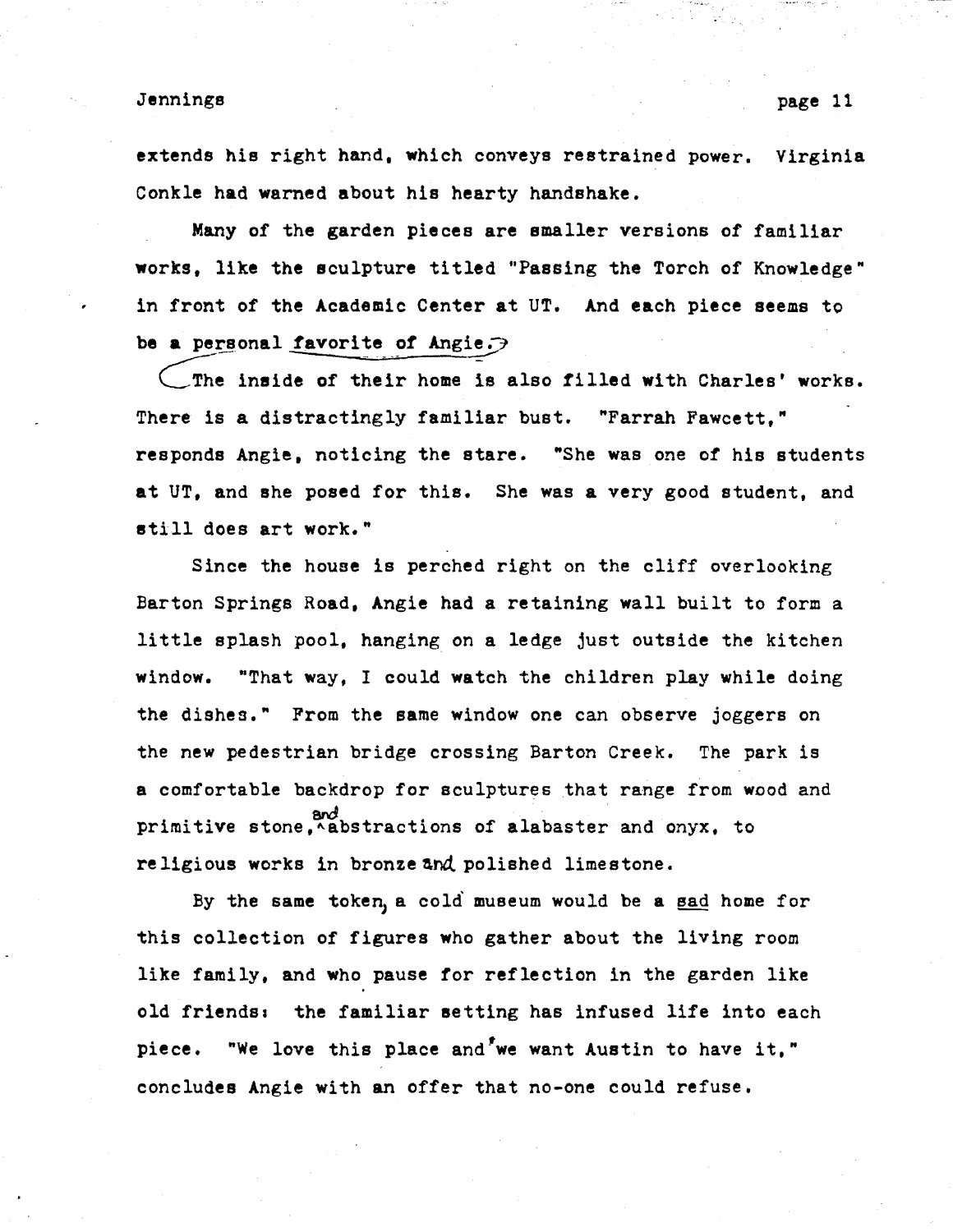There are others who are pleased as punch to be in Barton Heights. •My dream has always been to move back to this house and settle here. I've lived a lot of places in the world, and there's no place I'd rather be." And sure enough, when Joe Wright retired from the navy, he and hie wife Peggy said goodbye to Mississippi, and "howdy" to Wright Street, a name that is not mere coincidence.

A lot of railroad people, including Joe's Grandpa Wright, lived in a rough part of downtown Austin unaffectionately called "the bloody bucket" or Tenth Ward. Grandpa didn't lose his job during the depression, which.made him the equivalent of a wealthy man in those days. South Austin attracted people with farming roots, be they ever so shallow in such rocky soil.

So Grandpa Wright staked out and purchased--for \$2 an acre- a 25-acre farm that is now Bluebonnet Lane and side streets. He had chickens and cows, fields of corn and potatoes, and a big truck garden. "My grandparents bought only flour, cornmeal, salt, sugar and pinto beans. They grew everything else--tomatoes, corn, black-eyed peas, squash, okra, green beans--you name it-and they put up every bit.''

Grandpa later subdivided his farm. "Everyone who bought from Grandpa is still here on this street. When I moved back to Austin, it was like coming home again," says Joe.

The Barton Heights post-war boom must have been similar to the mushroom of suburban development outside Austin today, only these were blue-collar veterans home from the war--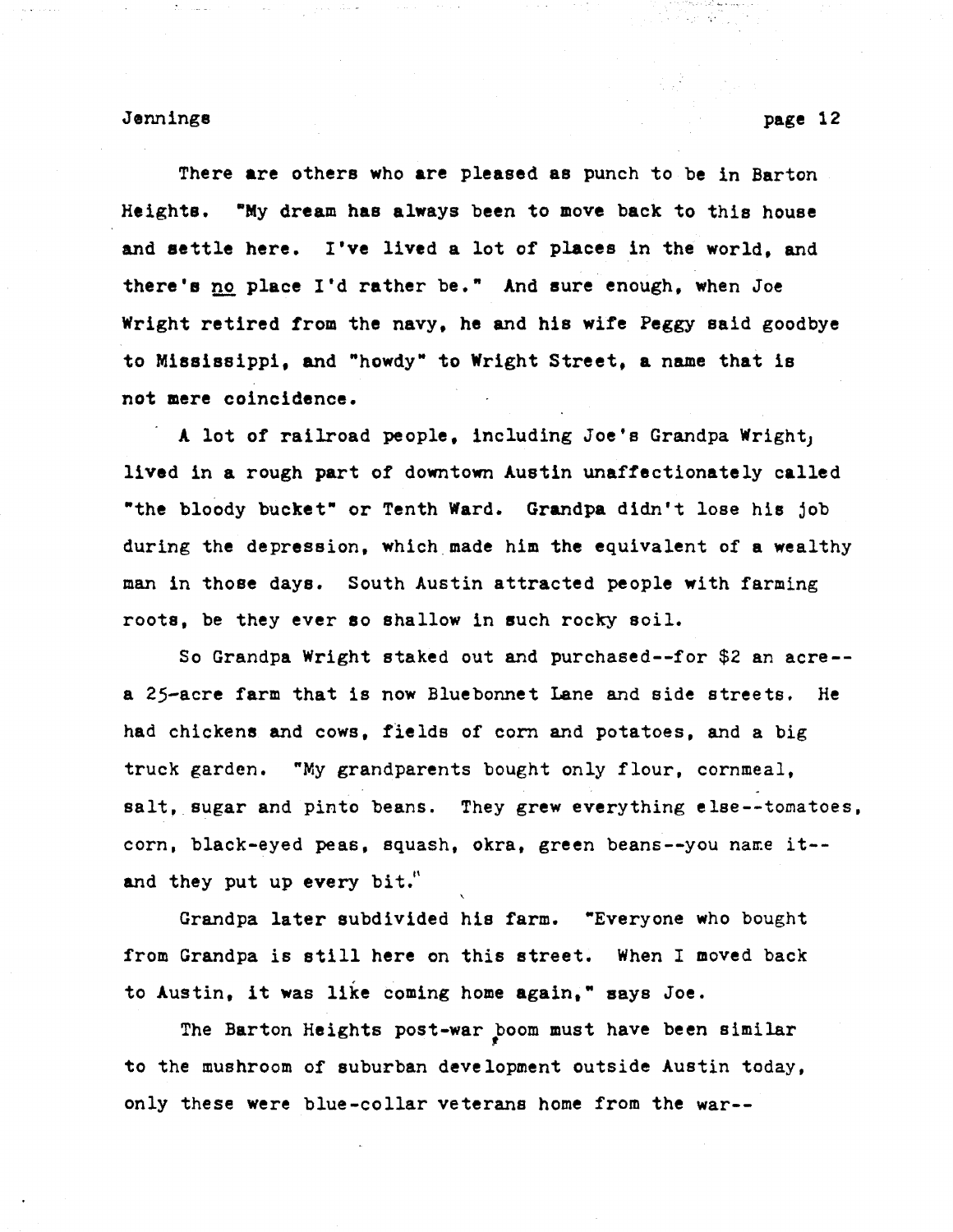strictly middle class--all eager to finance a home on the VA. "That is, if you could find a house to buy," remembers Joe, since the demand for affordable housing exceeded the supply, an Austin deja vu in reverse.

Grandpa Wright felt that a neighborhood with so many working class folks should have .access to public transportation. The bus still stops at the end of Wright Street, thanks to him. "That way people on Bluebonnet Lane wouldn't have to walk across open fields to catch the bus on Kinney Avenue. It was kind of dangerous at night." Easy access to work, play, and various businesseshelps to shape the character of the neighborhood, even today.

Too cramped for farming after Grandpa Wright's era, the Barton Heights Boomers still kept their share of gardens, orchards, and animals anyway. In the thirties and forties a lot of folks had a cow, a horse, a goat, miscellaneous chickens or other farmlike creatures. For families without a backyard horse, each trip across the Lamar bridge had to pass the infamous "pony rides" (where Jack-in-the-Box is now), much to the chagrin of neighborhood parents.

"Back when Kinney Avenue was unpaved with ditches on either side, we kept a cow and a horse out back," says Francis Horton. "Finally we had to get rid of the pony 'cause she kept-getting out. Have you ever tried to corral a horse on South Lamar? Plus you had to pay a fine."

Nowadays there are still ducks and geese, turkeys and chickens, goats and wild critters that slink and slither up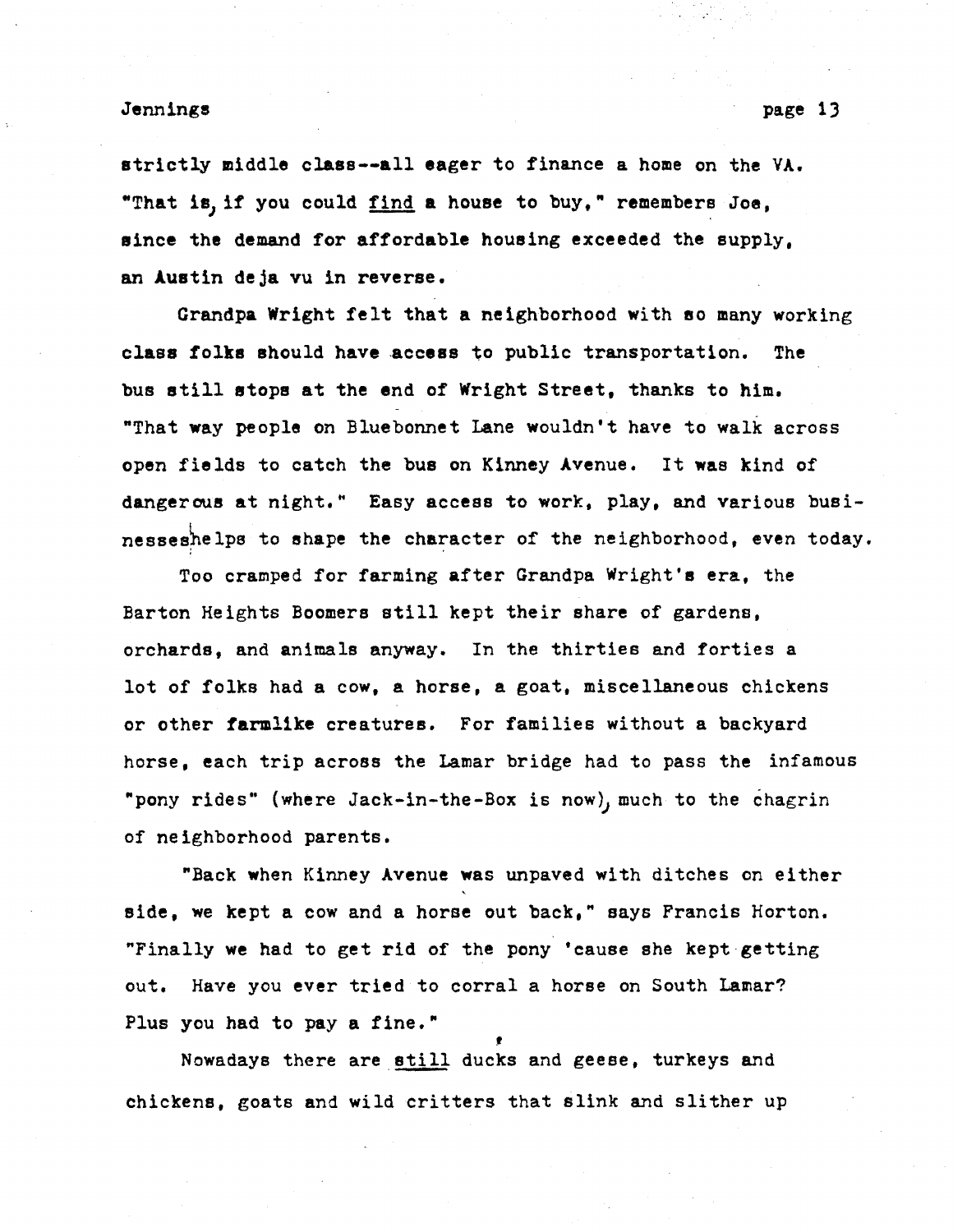from Barton Creek and unattended gullies., Thus, it is appropriate that Josephine Elliott, a founder of the Austin Humane Society, lives in She quit jogging a year ago (she's 77), and now she enjoys the  $\frac{1}{2}$  Barton Heights adoration of her two pets--both former strays.

other<br>Francis Horton has a lot of^fine memories about her years on Kinney Avenue, "including the \$200 lots we could have bought back then--what a bargainl Before our lot was cleared, we cut down a cedar for Christmas, and the kids always said that was the most beautiful tree we ever had. I found a photo of it the other day, and that tree was really pretty ugly." But that's the way it is with memories.

Francis' son went to Zilker elementary when Hollis Sanders was principal. When her son returned to teach at Zilker, 18 years later, Hollis Sanders was still the principal. "Parents and students pitched in to help the echool finance an addition for the stage in the cafetorium. We scavenged lumber scraps, built birdhouses, and sold 'em for 50¢ apiece." This memory is from Robert Reed, whose garage collection of early Austin reference books, antique tools, old maps, and copies of original letters {like one signed "Estevan Austin") could rival the Austin Collection. Retired from Anheuser Busch and the Texas School for the Deaf, respectively, he and his wife Ada give popular Texas history presentations to middle school children.

When they built their home here in '38, their house faced a cow pasture. Evidently such a rural setting was not entirely cool, "because our realtor kept insisting he had more desireable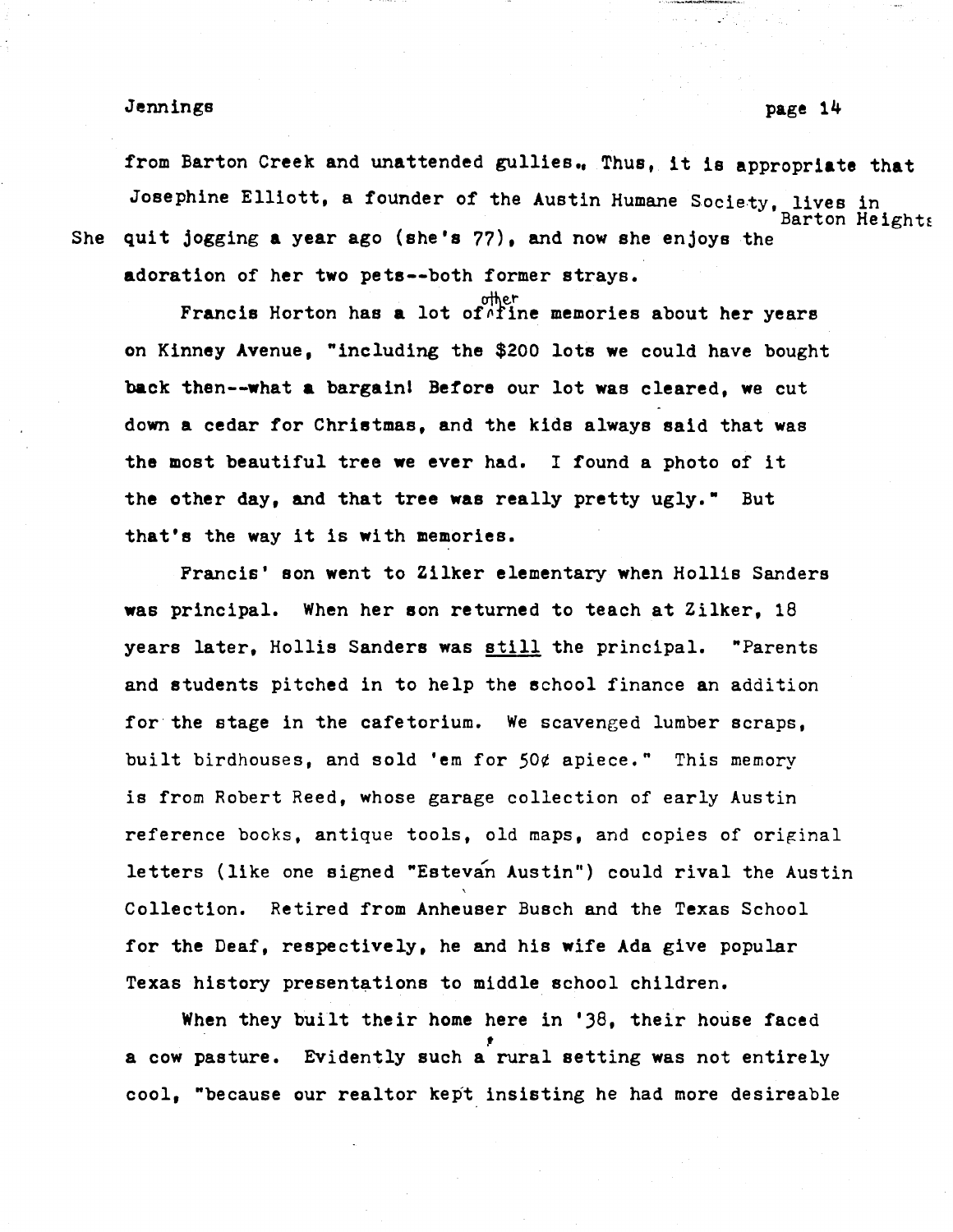property **north** of the river." But here they've stayed, perhaps as fate would nave it.

"We were on our way to vote at Zilker school one day when for some odd reason we stopped at a garage sale. And there I found my grandparents family biblel I didn't even know it existed!" The bible, dated 1861, is no small find weighing in at 11 pounds-a really gorgeous keepsake. When Ada first opened it, "I lit up like a firecracker, because there was a newspaper clipping with my picture on it, dated 1935!" Talk about a happy, surprise ending.

But nothing expresses the spirit of the neighborhood, and of a time gone by, better than the Circle H Birthday Club, which Ada founded in 1945. (The name stands for Okie Heights, the eastern wing of Barton Heights.) "Women had more time back then. We'd hear of someone's birthday, bake a cake, and invite people over to enjoy it." With the onset of the war, though, sugar, meat, and coffee were rationed. Families were separated, and some women became the breadwinners. "So we 25 women organized to divide up the work and expense. Each hostess could spend only \$3--my husband was making \$100 a month at the time."

And my what three hostesses did with a little money and a lot of ingenuity! Each party had a theme--Country Fair, Sewing Bee, the Circus--and all decorations, food, game prizes, and elaborate party favors (homemade) had to fit. There is a fetching picture  $\frac{1}{f}$ of Ada at the Hobo Party. She looks like Freddie the Freeloader

page 15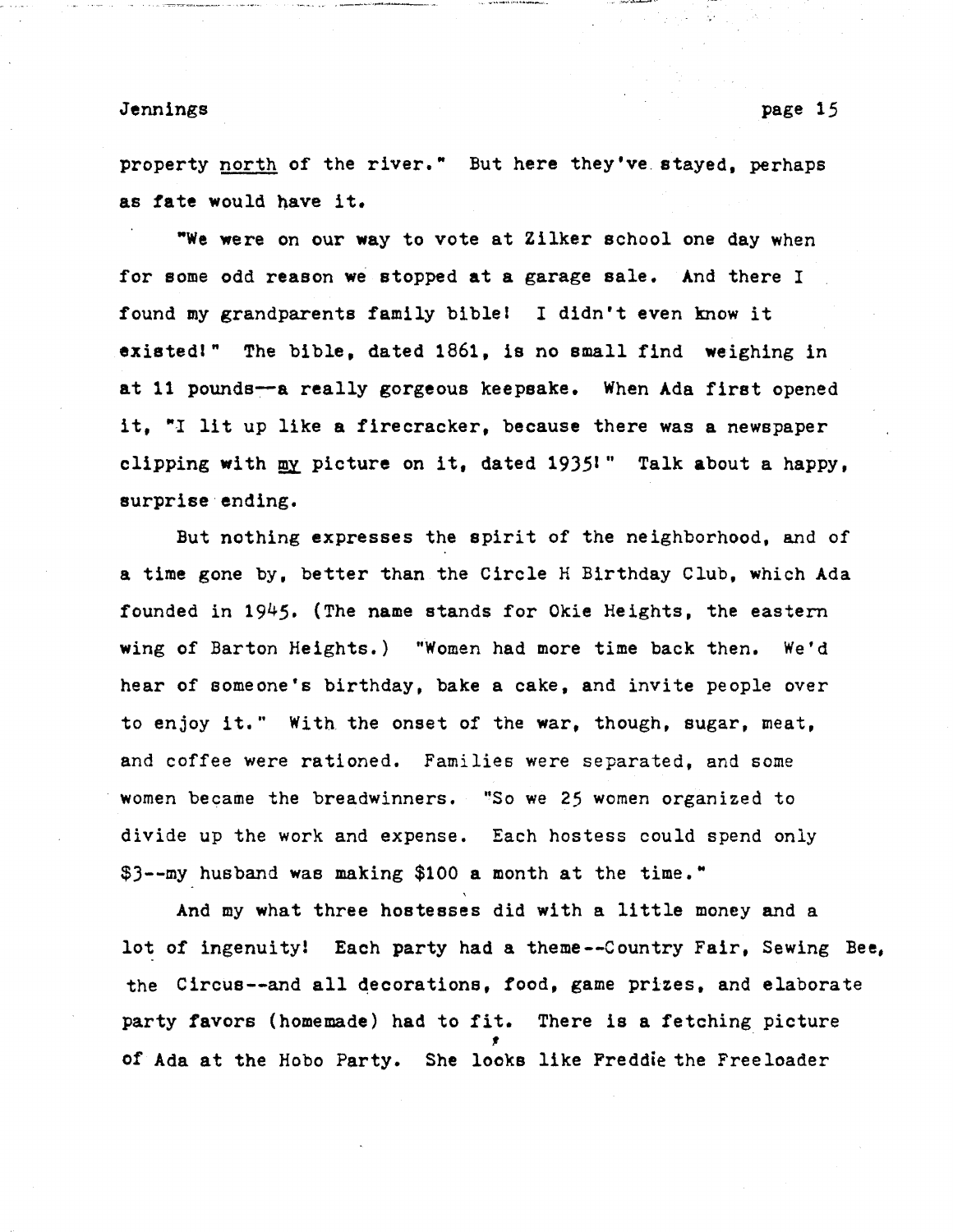with her stogie, and stick-and-bandana,

During the annual summer picnic, neighborhood families would gather on **a** vacant lot with games, screaming kids, and dozens of ice cream freezers squeaking the day away. "We gave each other a lot of support, such as when one woman's child **was** stricken with polio.• Later on, the women wised up, and met in the evening, and the husbands kept the children. In 1965, they celebrated a 20-year reunion, and today there are 10 remaining members who drive from all over Austin to attend meetings, the third Tuesday of each month.

"Of course women don't have time to join organizations like that today, what with working and all," Ada says, matterof-factly. And of course women are pleased to have gained the status they enjoy today. But...hearing about the fortyyear camaraderie through good times and bad, one can't help but feel just a wee bit envious of the gals in the Circle H.

Alex Hafele has a good feeling about Barton Heights, too, and he's just arrived. He is a typical tenant, looking for reasonable rent, and a convenient location so he can commute to work on his bicycle. He recognized that his rented house was a little run down when he moved in. "I thought it was just old, but then I figured out, man, it's really old." Turn-of-the-century, .even, guesses the landlord John Montgomery. The original structure was a poorly-built two-room shack, with  $\frac{1}{2}$ stucco, kitchen and bath added later. Like a number of similarly old, odd houses, it was most likely crude shelter for black farm workers or share croppers.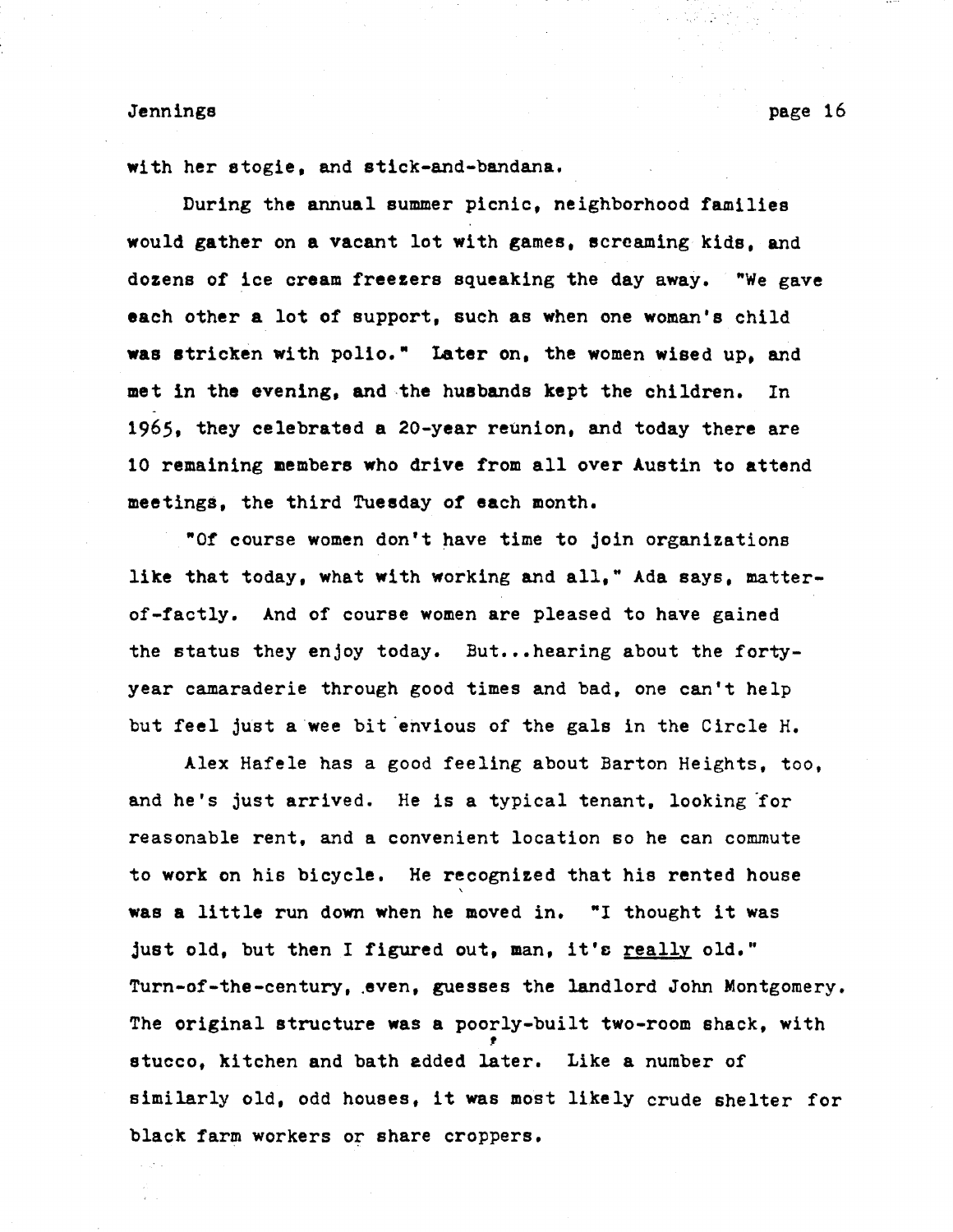People like Alex may notice and wonder about odd fence sections that look like they are remnants from an old tarm (they are remnants from an old farm) or about Indian artifacts easily dug out of gardens. Mark Mallett, another local tenant and one-time manager for Asleep at the Wheel, was curious about old a particular house on Treadwell. "I saw an'photo of that house, and it was standing out in the middle *ot* a huge field." He grew up in Barton Heights. "Yeah, I moved to North Austin for a while when I went to UT, but I came back. Why?" He laughs but answers without hesitation, "Because I like it here. This is where I belong."

---""--~-

It's not Kansas, but as Dorothy found out, there's no place like home. What a wonderful day in the neighborhood; in your neighborhood, too. Can you say "neighborhood history"? Or better yet, can you dig it up and enjoy it? Sure you cant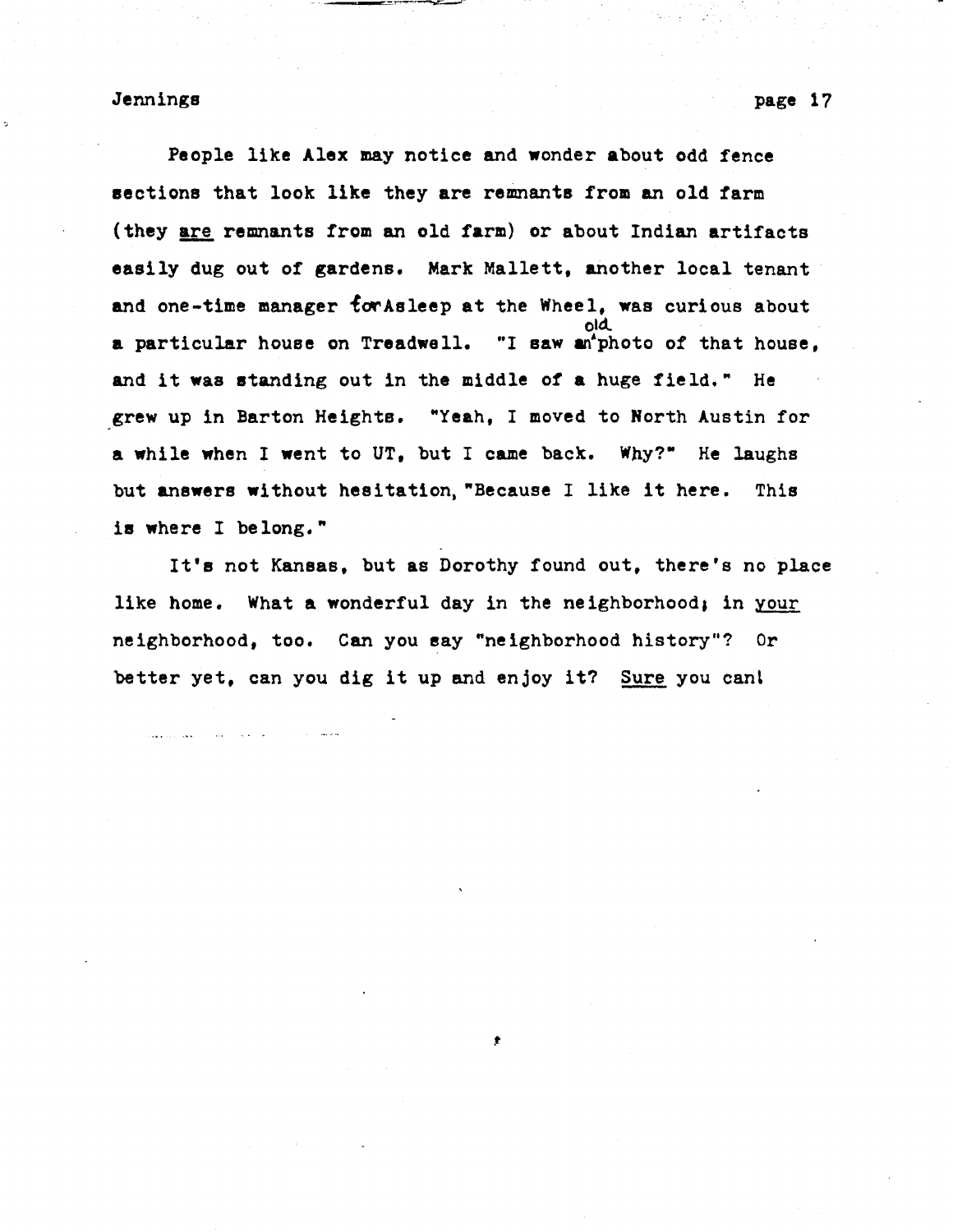Are you tired of walking the crowded hike and bike trails each weekend? Consider making the rounds of our neighborhood early some Saturday or Sunday morning, on foot or on bicycle. If you are not the aerobic type, you might take a mini-driving tour instead. Follow your nose, or follow the four -mile course charted for you, and then finish with a brisk plunge into Barton Springs and a picnic at Zilker Park.

Remember: you are in South Austin now! If you have your heart set on "quaint" houses or pink azaleas, you'll have to look north of the river. Oh yes, if you see a Barton Heights neighbor, go ahead and wave. They are expecting you!

1) You can barely see the Umlauf sculpture gardens up on the hill to your right. Angie says, "If people are really interested in seeing the sculptures, they can call me to set up an appointment." Though her time alone with Charles is quite precious, the extended invitation is sincere. The Umlaufs and many other Barton Heights neighbors used native stone and existing trees in landscaping their yards.

2) Barton Heights' "Oak Alley." According to Claire and Tony Bell (of the 1935 vintage rock house with the bell out front) there was a Mother Oak tree right in the middle of the road, who spawned all the "little" oaks in this grove. She was brutally dismembered in order to pave Garner Ave., and it's a , pity. There are yellow ribbons 'round three old oak trees at 1004 Garner, and across the street at 1001 Garner, out back. Mighty oaks also stand behind 904 and 1206 Garner, and beside 1200 Garner. All are listed as "Big Trees" in the Austin Tree Registry.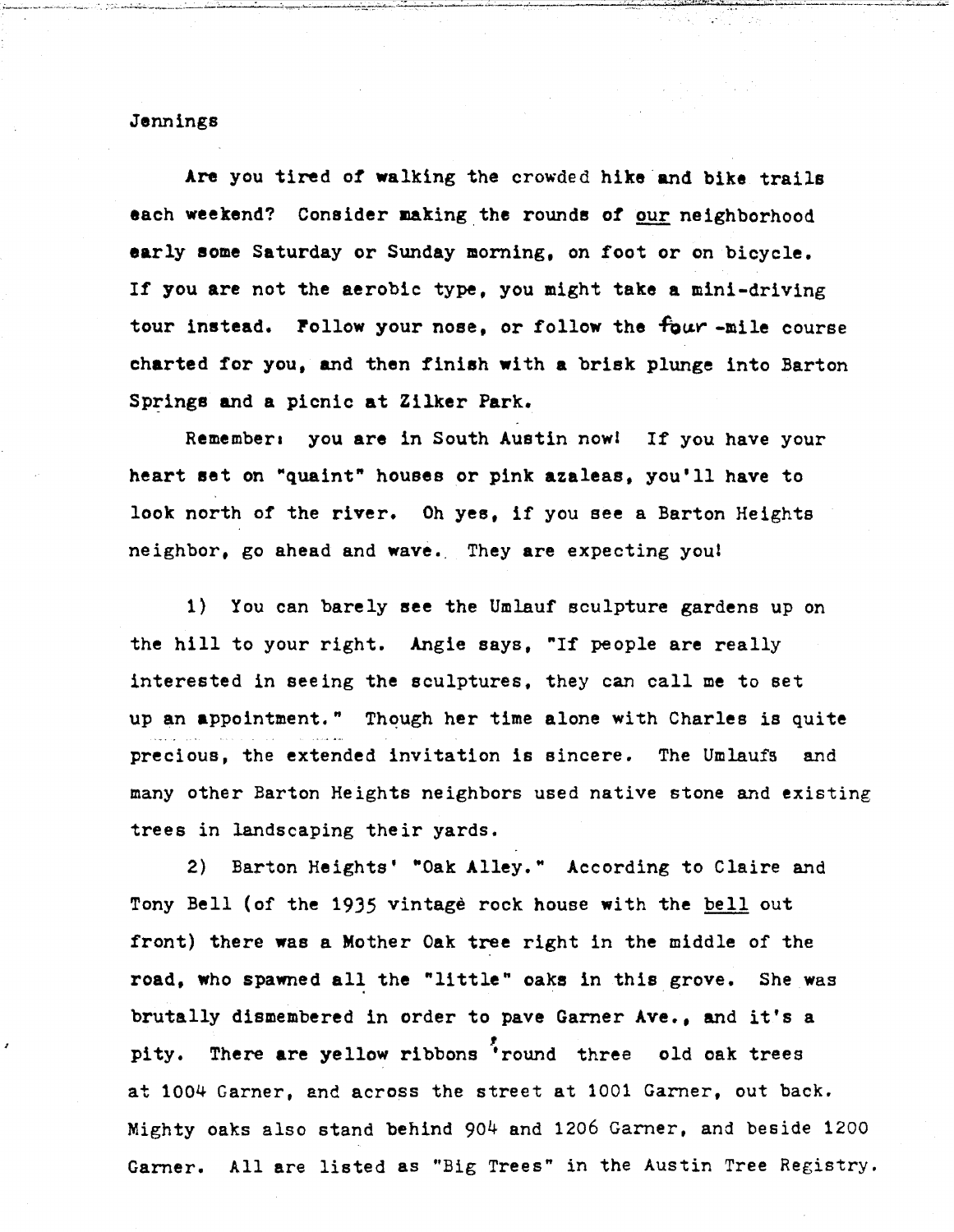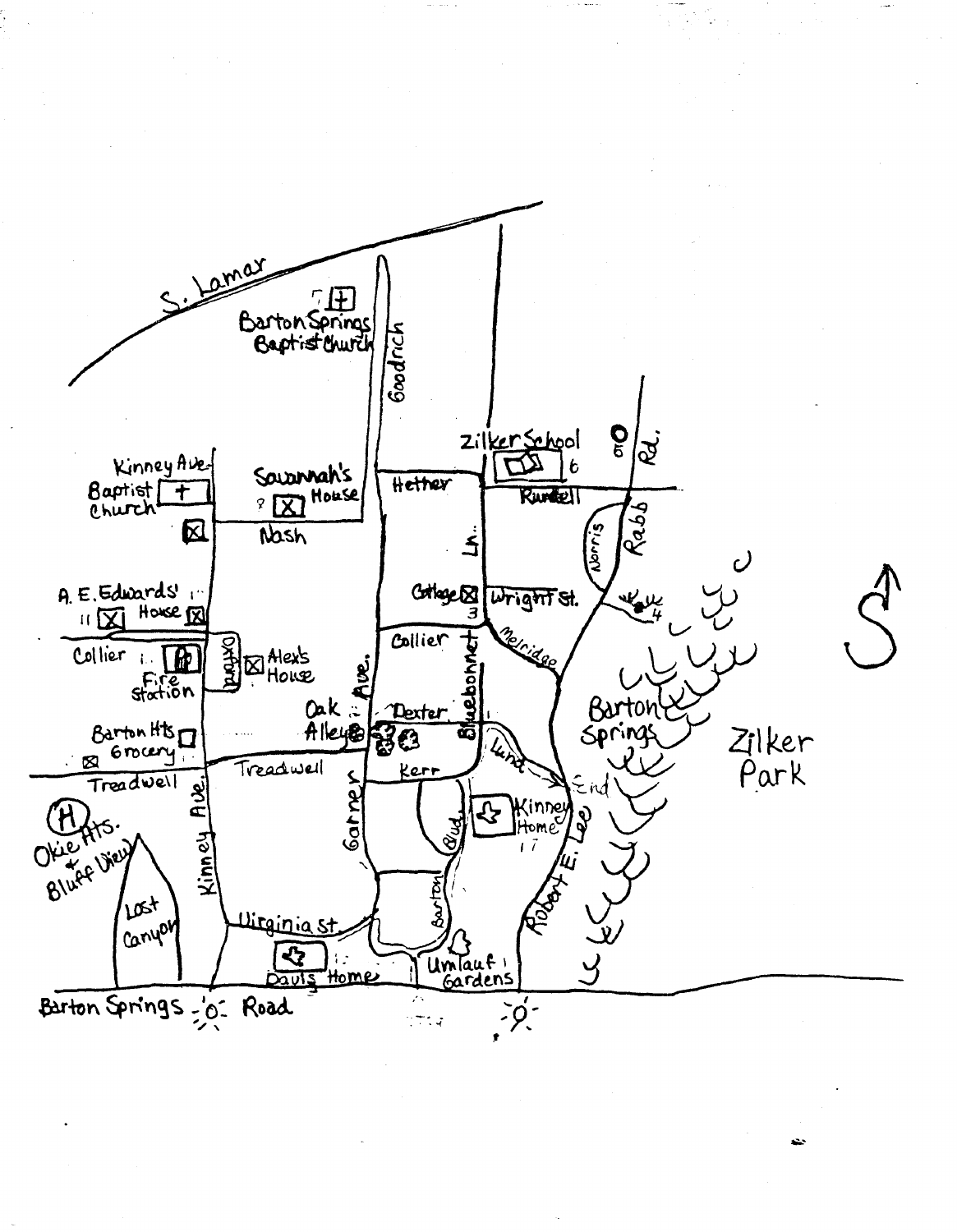3) On the left is the honeymoon cottage that Grandpa Wright built for his son and daughter-in-law, though they never used it. A lot of Barton Heights homes are also multiple "add-one" to very tiny, very old shacks.

On the right is Grandpa Wright's famous "the bus stops here." There remain a few of his pecans and large mesquites, and a peach or two (on Peachtree St). You'll need to turn around on Wright St.

4) At dusk you may spot some pet deer in this yard (1508 Norris), but only if you're lucky. From here you can see all the way across Barton Creek--now you know why this neighborhood was named Barton "Heights."

5) This circular rock water tank was once part of Grandpa Wright's farm, although it was part of the Rabb estate even earlier. There was a climbable windmill next to the tank, good for a view of all of Austin, or so thought Joe Wright and friends. "We had to be really careful not to get hit by the windmill blades," he admits. If only their parents had known!

Now the tank is Ruby Ellis' circular den--a utility $payer's$  dream, with  $32$ -inch walls at the base. (A man who once stopped at her garage sale claimed to have chipped holes in the tank for front and back windows.) The house sits on a concrete slab, with hardwood floors and square-cut limestone interior walls. It also sits on an old well and underground cavern, which suddenly decided to belch black grit and "stale, hot air" into the living room one day.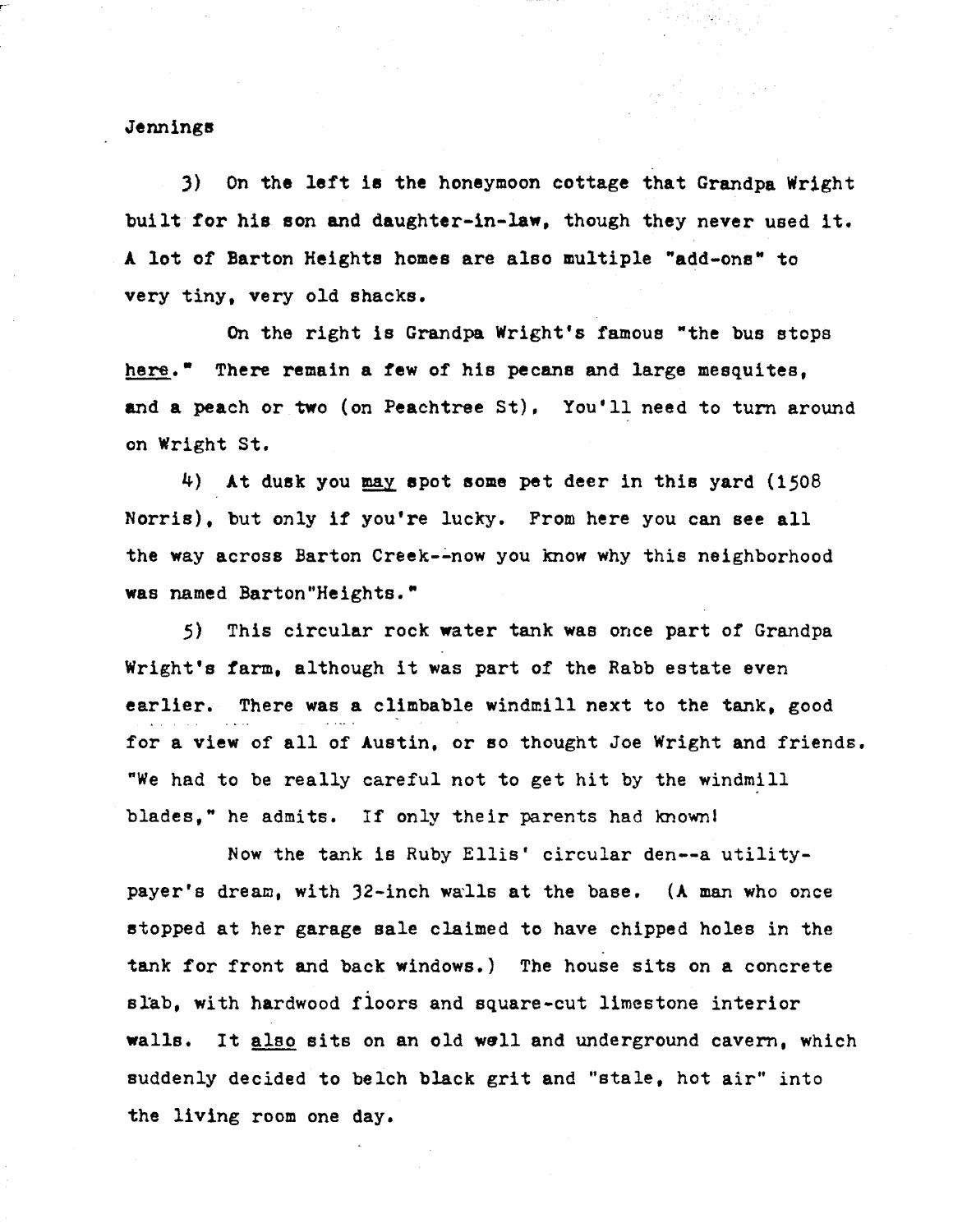6) Zilker school was surrounded by fields when it was built in the early '50s. After school let out each day, principal Hollis Sanders walked with the kids down a trail through tall Johnson grass to make sure the rattlesnakes didn't get 'em.

7) The original Barton Springs Baptist Church was built in the 1860's, but it burned around the turn of the century. The second church burned in the 1930's. So this is the third church, standing guard over the old cemetery full of black souls. The original congregation of several hundred has dwindled to 8 or 10 folks. When they do meet, there is still much singing and hand-clapping.

8) Savannah Spence's home (1609 Nash). One day Savannah looked across the street and saw a huge one-story building where a vacant lot had been. Later that day she looked out and saw a two-story building. The small motel units were also moved here.

9) 10) This corner house and the . house next to Kinney Avenue Baptist Church are "oldies" according to Mr. Edwards. A black reverend lived in the corner house, and though there were corn and cotton fields all around here, he worked picking cotton out on Brodie Lane, commuting to and fro in his brand-new Model T.

11) Home of Mr. A; E. Edwards, who seems to be kin to every remaining black family in the neighborhood, including Savannah Spence. Though 82 years old, he volunteers 60 hours a week at a senior citizens' facility. His house was moved here from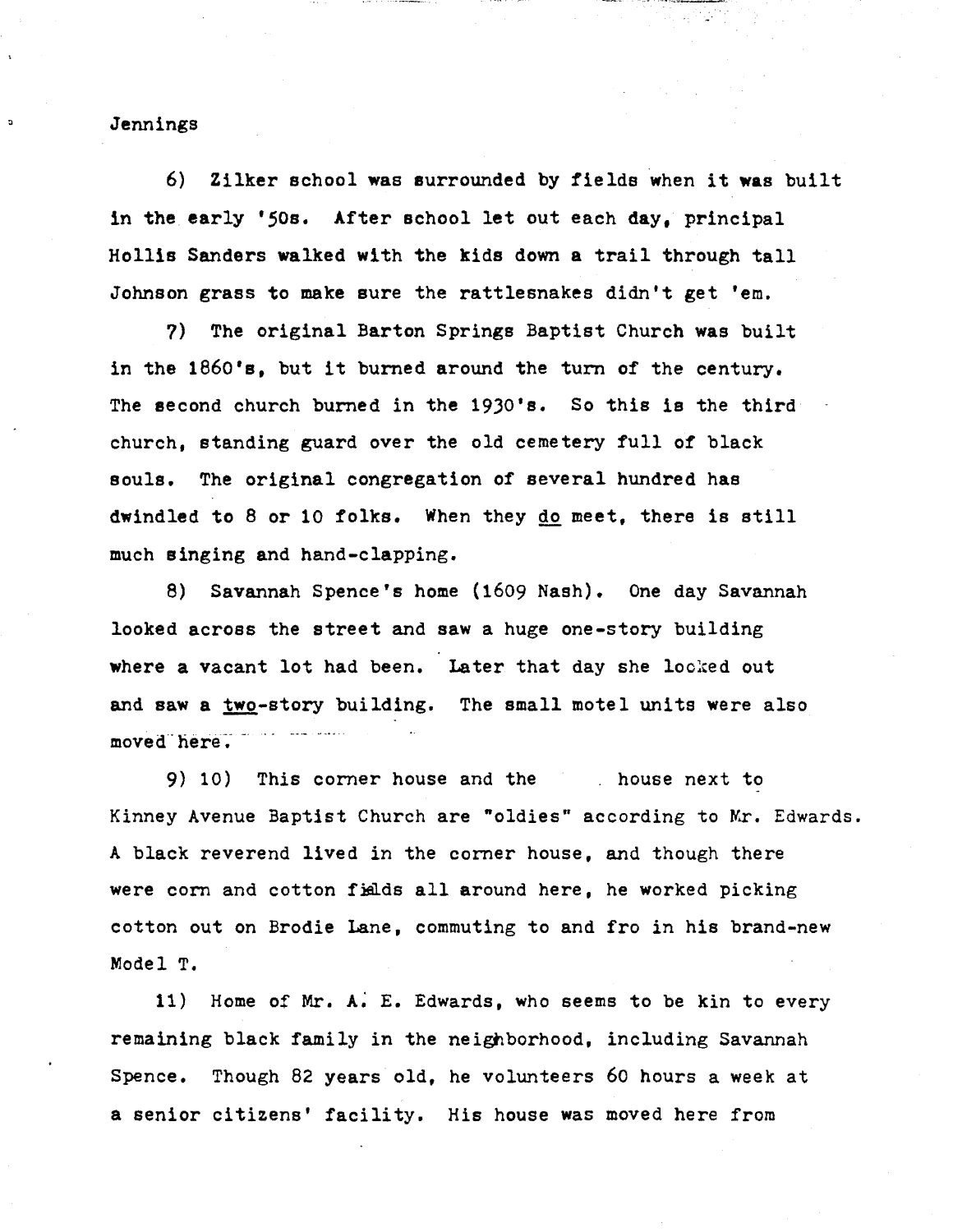,. '

Camp Swift. Several other houses on Kinney Ave. are also "imports."

12) Someone guessed (correctly) that Austin would soon grow to the south and west, but when the fire station was first built in '49, it was right at the Austin city limits, and answered a lot of cat-rescue and lost-housekey calls. If it looks familir, it has two identical sister stations on Windsor Rd, and Hancock Dr., built about the same time.

13) Alex's house, (1508 Oxford), is noticeably different from the other houses on the block. It was a "two-room shack with plumbing out back" when first built. Small native plums still grace the front sidewalk.

14) This little one-story rock building is Mr. Smith's "Barton Heights Gro." circa 1959. The first of the "helpyourself" groceries around here, it offered a charge account for neighbors--'til Handy Andy opened at Lamar Plaza and killed all competition.

15) Treadwell has its share of old-timer houses, too.

16) Does it seem like this historic home is facing the wrong way? Actually it's the rest of the neighborhood that's 'bockeyed." The original lot extended east to Kinney Ave. before the neighborhood was subdivided. The house was built from Oak Hill cut stone, at a cost of *\$1155·* The Greek-style columns and porch were. added later. The present owner painted the stone house white "because it's prettier, and I like it." Can't you just picture the home's "first family" pulling up in their carriage?